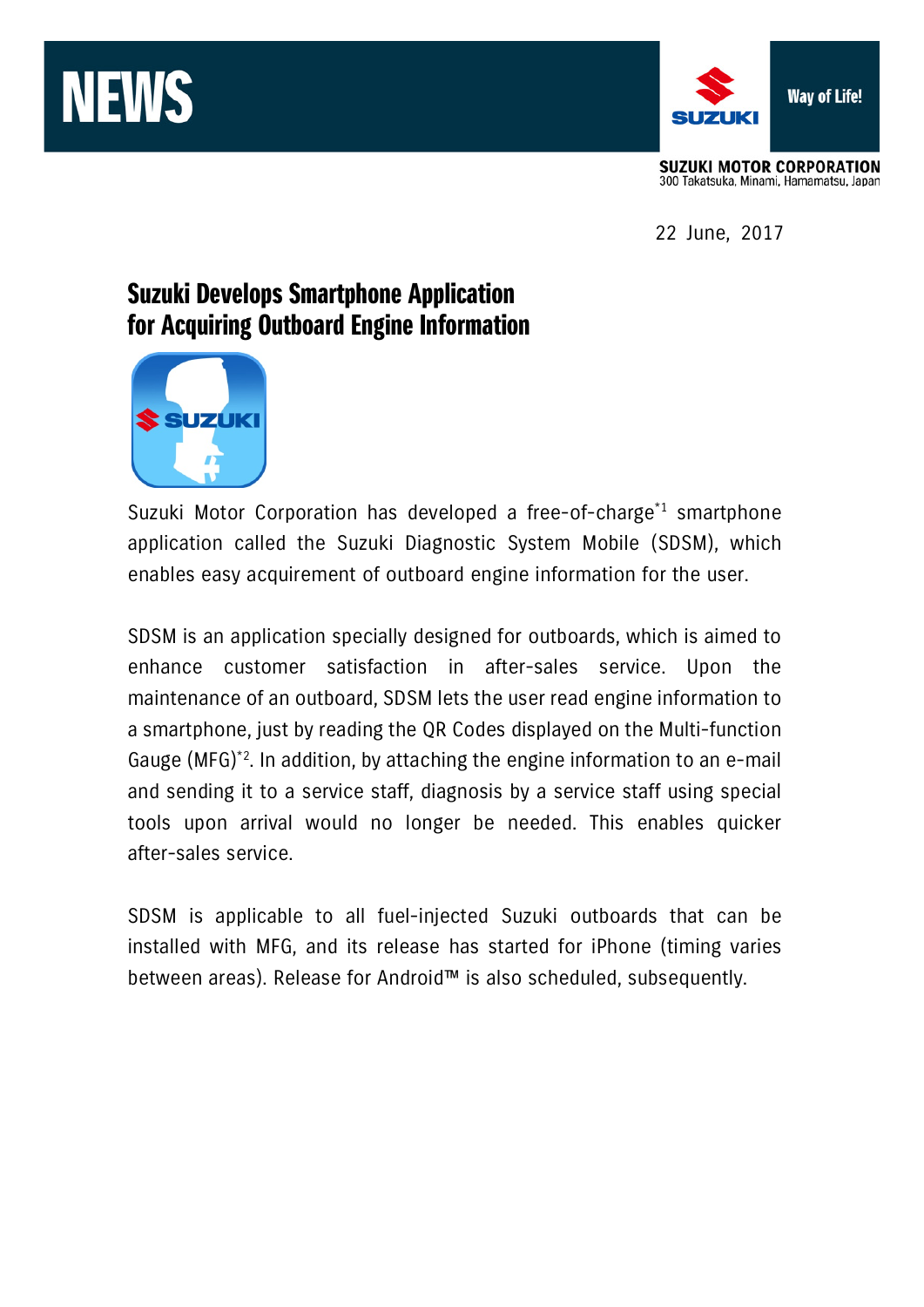## <Features and Overview of Suzuki Diagnostic System Mobile>

# Features

### 1. Acquirement of outboard engine information

- The user can acquire engine information easily with a smartphone and attach it to an e-mail and send it to a service staff. The service staff will be able to identify the exact situation of the outboard form that engine information.

### 2. Quicker after-sales service

- Since the special tool for acquiring engine information is no longer needed, work efficiency would enhance, enabling quicker after-sales service.

## 3. Usage record of outboard can be checked

- Usage record of outboard such as operating hours per RPM and operating hours since the last engine oil change can be checked.

#### **Overview**

- Available area : Worldwide (timing varies between areas)
- Language variation : English/Japanese
- 
- Applicable OS : iOS 9.0 or above<sup>\*3</sup>
- Applicable outboard : From DF9.9B to DF350A

Android 4.0.3 or above (scheduled<sup>\*4</sup>)

- \*1 Data communication fee of smartphone is charged on the user.
- \*2 Display of QR Codes is applicable for the latest model or version which is available from June 2017.
- \*3 The application does not guarantee its operation on all models.
- \*4 Specification may change without prior notice before its release.
- \*QR Code is a registered trademark of Denso Wave Incorporated.
- \*iPhone is a trademark of Apple Inc.

\*Android is a trademark of Google Inc.